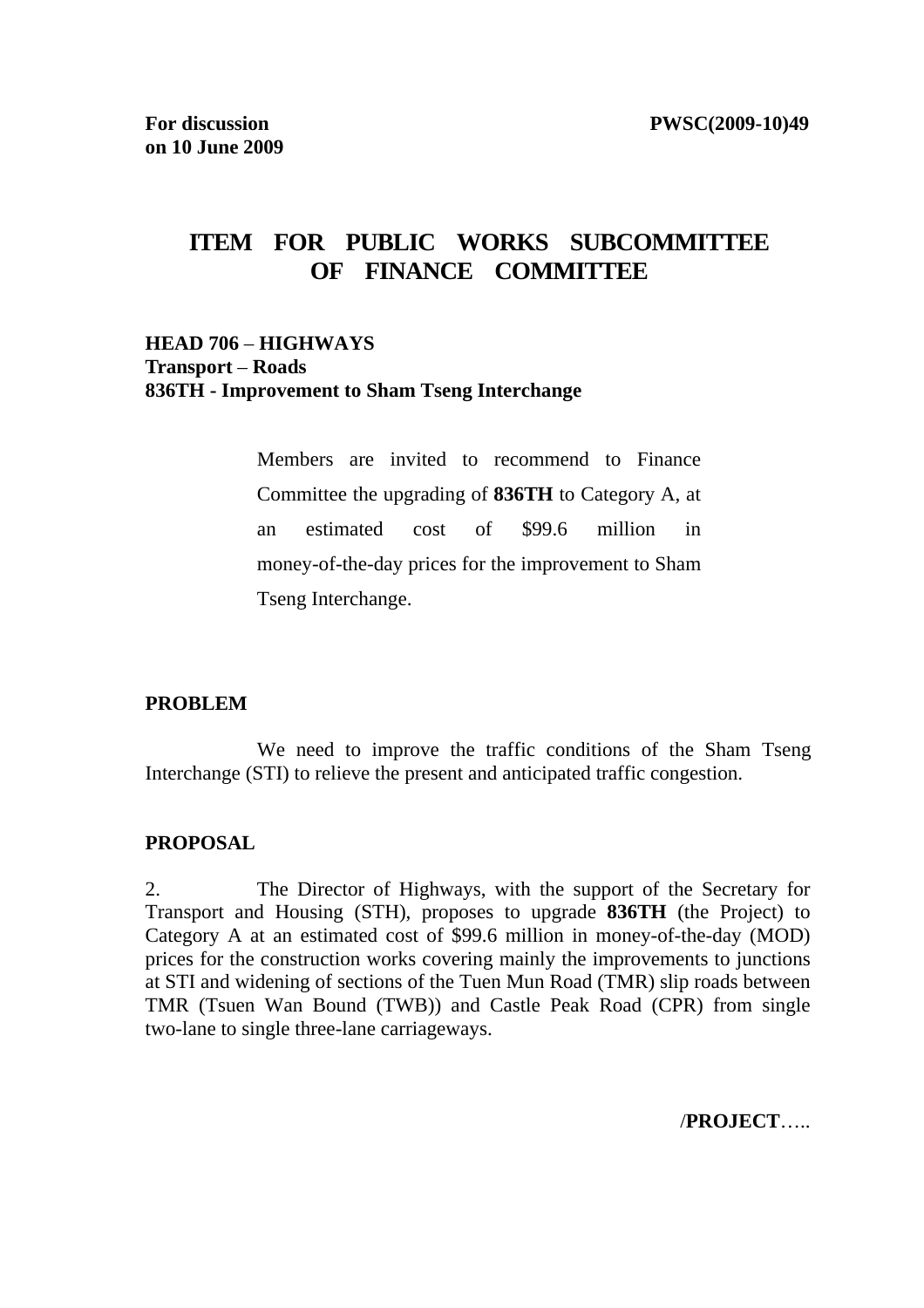### **PROJECT SCOPE AND NATURE**

- 3. The scope of works for **836TH** comprises
	- (a) construction of a single-lane vehicular underpass of about 60 metres (m) long underneath TMR at the STI;
	- (b) widening of sections of the TMR slip roads of about 300 m long in total between TMR (TWB) and CPR from a single two-lane to a single three-lane carriageway;
	- (c) extension of the existing two-lane underpass underneath TMR at the STI by about 10 m;
	- (d) modification of the junction of the TMR slip roads and CPR (Junction J1);
	- (e) modification of the junction of the TMR slip roads at the STI (north of Block 5 of Rhine Garden) (Junction J2) to a signalised junction, including the extension of the existing Area Traffic Control  $(ATC)^1$  system to cover this road junction;
	- (f) installation of a closed circuit television (CCTV) system<sup>2</sup> at Junctions J1 and J2;
	- (g) ancillary works including pavement reconstruction, slope, drainage and landscaping works; and
	- (h) implementation of an environmental monitoring and audit (EM&A) programme for the works mentioned in paragraph  $3(a)$  to  $3(g)$  above.

A plan showing the proposed works with cross sections is at Enclosure 1.

 $/4$ 

 $\frac{1}{1}$  An ATC System is a computerised system that integrates the control and operation of traffic signals within an area.

A CCTV system provides traffic operators at the control centre of the Transport Department with real-time traffic information from CCTV cameras installed at strategic locations, thus allowing quick remedial actions to be taken when necessary to cope with traffic incidents and/or emergency situations.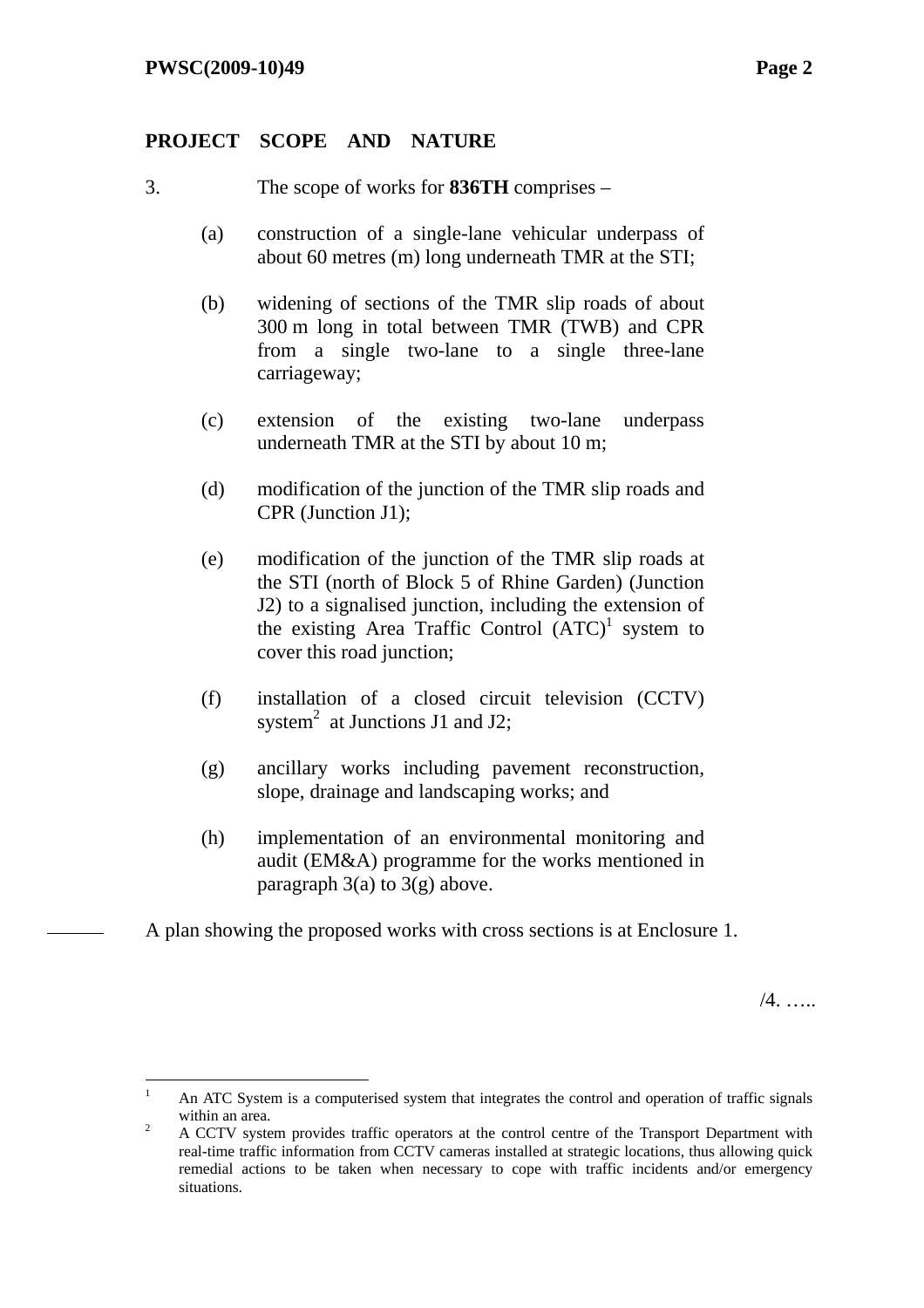4. We plan to commence construction works in September 2009 for completion by September 2013<sup>3</sup>.

## **JUSTIFICATION**

5. The STI connects CPR with TMR. It consists of mainly single two-lane TMR slip roads (including a single two-lane underpass connecting TMR (TWB), a signalised junction (Junction J1) and a priority junction (Junction J2). The STI is currently saturated during peak hours. According to the latest forecast, Junctions J1 and J2 will be further overloaded in 2016.

6. The capacities of the two junctions above during the peak hours in 2016, with and without the proposed improvement works, are summarised below in comparison with the actual figures in May 2009<sup>4</sup> –

|                             | <b>Junction Capacities</b> |                       |                     |  |  |  |  |
|-----------------------------|----------------------------|-----------------------|---------------------|--|--|--|--|
| Junction                    | <b>May 2009</b>            | 2016                  |                     |  |  |  |  |
|                             | Without                    | Without               | With                |  |  |  |  |
|                             | improvement                | improvement           | improvement         |  |  |  |  |
| <b>TMR</b> slip roads / CPR | $4\%$ <sup>3</sup>         | $-9\%$ <sup>3</sup>   | $12\%$ <sup>3</sup> |  |  |  |  |
| (Junction $J1$ )            |                            |                       |                     |  |  |  |  |
| TMR slip roads              | $-41\%$ <sup>6</sup>       | $-169\%$ <sup>6</sup> | $5\%$ <sup>3</sup>  |  |  |  |  |
| (Junction $J2$ )            |                            |                       |                     |  |  |  |  |

/7. …..

 3 To facilitate interface issues and avoid possible abortive work, the Improvement to STI has been incorporated under the Eastern Section Contract (ESC) of **746TH** – Reconstruction and Improvement of TMR, the completion date of which is September 2013. The part of the works for the improvement to STI under the ESC will be executed subject to the Finance Committee's approval of the project. We will try to complete the improvement to the Interchange as early as practicable.

A survey was conducted in May 2009 to take stock of the latest traffic figures at the STI. The figures accord with previous assessments conducted by the Transport Department (TD).

The performance of a traffic signalised junction is indicated by its reserve capacity (RC). A positive RC indicates that the junction is operating with spare capacity. A negative RC indicates that the junction is overloaded, resulting in traffic queues and longer delay time. 6

The performance of a priority junction is normally measured by its design flow/capacity ratio (DFC). A DFC ratio less than 1.0 (or in positive percentage) indicates that the junction is operating within design capacity. A DFC ratio greater than 1.0 (or in negative percentage) indicates that the junction is overloaded, resulting in traffic queues and longer delay time to the minor arm traffic. The figures shown in the tables are however converted from normal DFC value to give the equivalent percentages for easy comparison.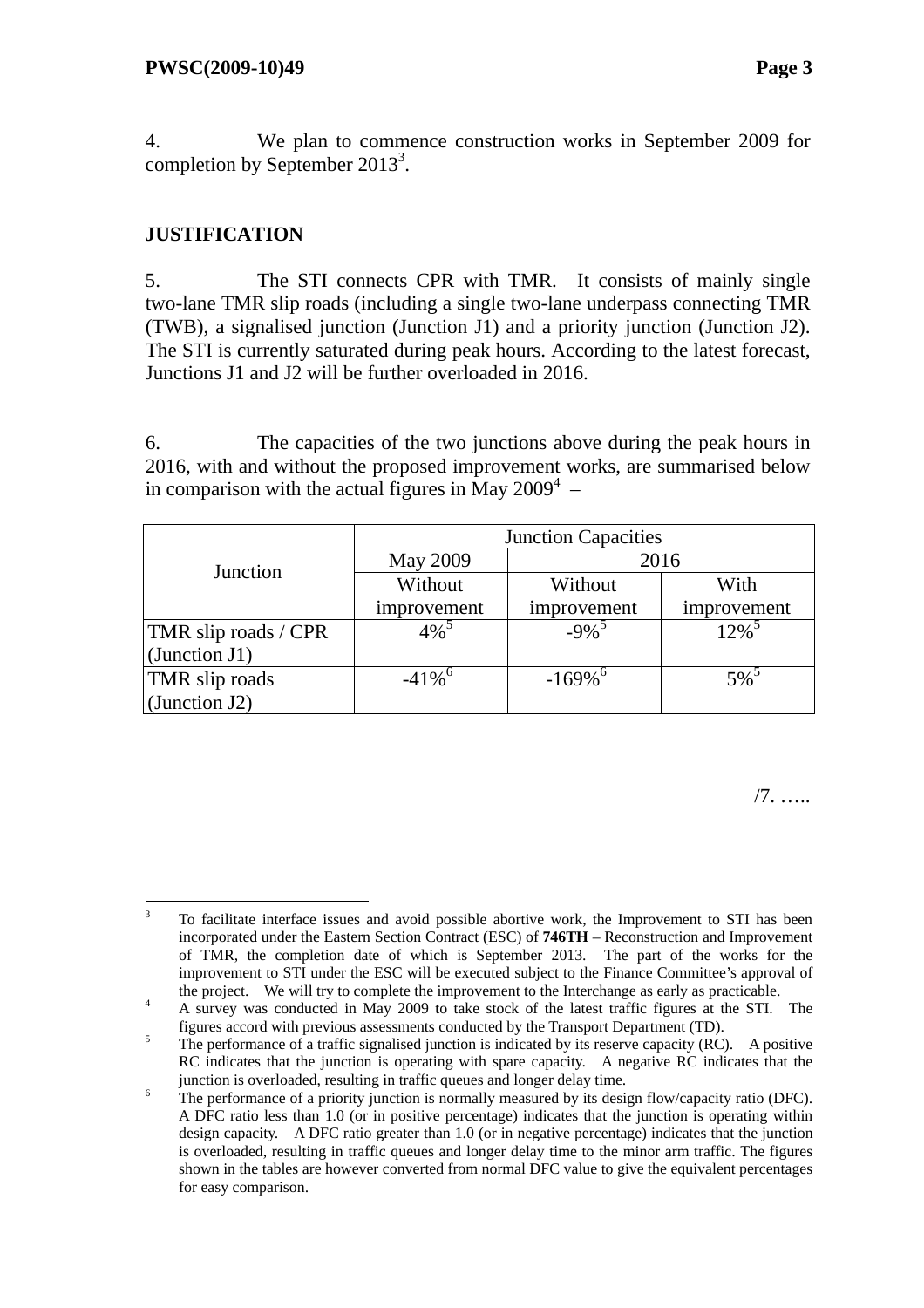7. Junction J1 is currently a signalised junction. It connects CPR with the TMR slip roads. At present, there is one lane through the junction for traffic going to Tsuen Wan from CPR to turn left and go uphill to join TMR. Its capacity is close to saturation during morning peak hours as demonstrated by the daily queues on CPR (TWB). The latest forecast shows that the junction will be overloaded by 9% during the morning peak in 2016. Without the proposed improvement works, queues will further develop and affect the smooth operation of the through traffic on CPR (TWB). The proposed improvement works will provide an additional lane for the left-turning vehicles on the concerned section of the TMR slip roads to go uphill and offer relief to the junction.

8. Junction J2 is currently a priority junction. It connects the TMR slip roads with TMR (both TWB and Tuen Mun Bound (TMB)) and serves traffic to and from CPR. The continuous uphill traffic from CPR (TWB) towards TMR (TWB) now dominates the traffic movements at this junction and affects the downhill traffic from TMR (TMB) towards CPR. If Junction J2 is not upgraded with the proposed improvement, it will be overloaded by 169% during peak hours in 2016, with long queues along the slow lane of TMR (TMB) affecting the smooth operation of the through traffic thereon. We propose to construct another underpass exclusively for the downhill traffic from TMR (TWB) and convert Junction J2 into a signalised one at the same time.

9. With the above proposed works, there will then be a two-lane underpass for the uphill traffic and another one-lane underpass for the downhill traffic. The performance of Junction J2 will be improved with a RC of 5% in 2016.

10. TD extended the ATC system to cover the Sham Tseng area, including Junction J1, in January 2009. We will take this opportunity to further extend the ATC system to cover the proposed signalised Junction J2. Together with the CCTV system, this will provide real-time traffic information to assist in coping with traffic incidents and/or emergency situations at the STI.

## **FINANCIAL IMPLICATIONS**

11. We estimate the cost of **836TH** to be \$99.6 million in MOD prices (see paragraph 12 below), made up as follows –

/**\$ million**…..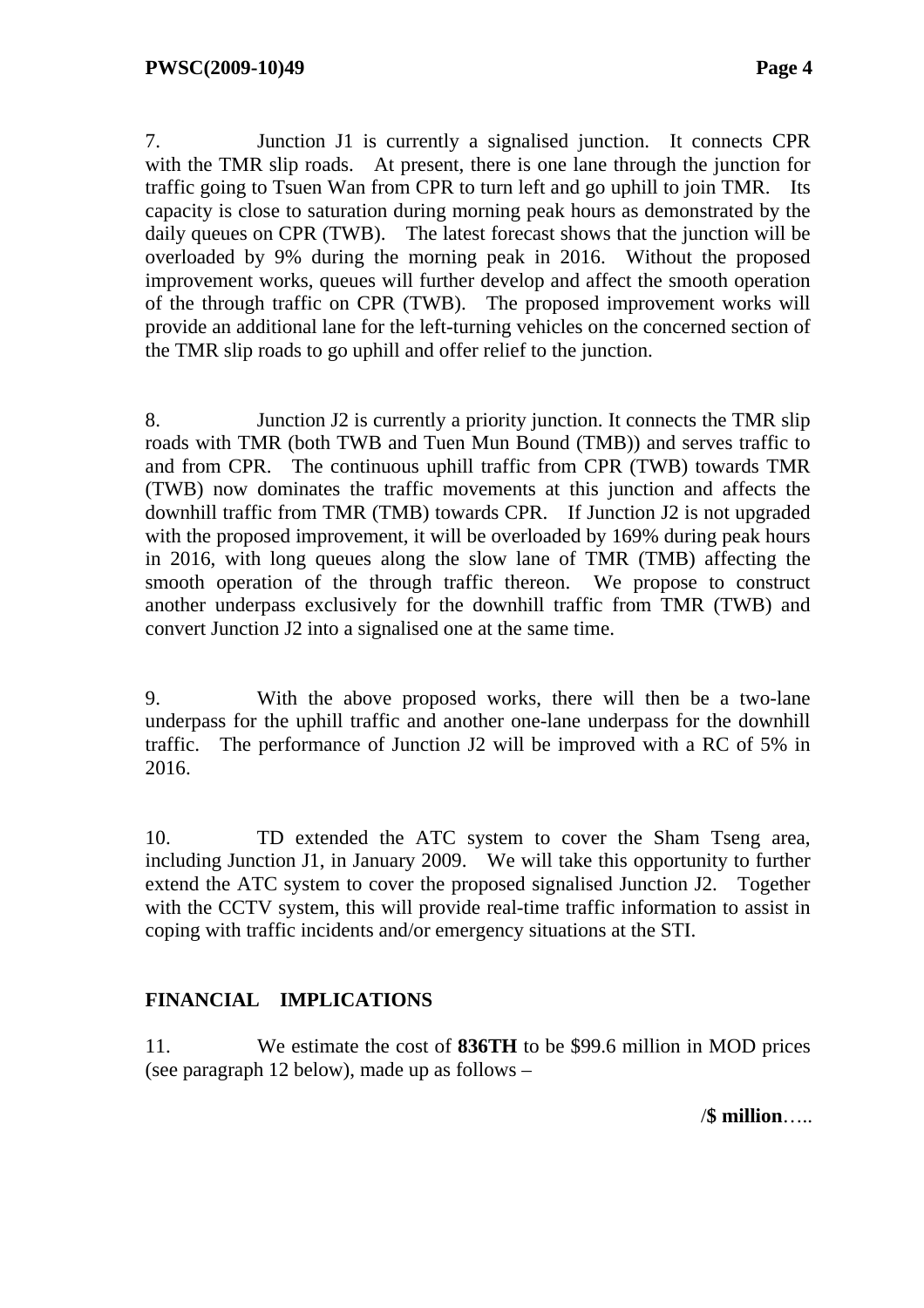| (a) | Roads and drains                             | \$ million<br>8.4    |                               |
|-----|----------------------------------------------|----------------------|-------------------------------|
| (b) | Earthworks                                   | 5.7                  |                               |
| (c) | Underpass                                    | 58.7                 |                               |
| (d) | Slope works                                  | 3.1                  |                               |
| (e) | Landscaping                                  | 1.2                  |                               |
| (f) | Consultant's fees                            | 1.4                  |                               |
|     | contract administration<br>(i)               | 1.0                  |                               |
|     | (ii)<br>management of resident<br>site staff | 0.3                  |                               |
|     | (iii)<br>EM&A programme                      | 0.1                  |                               |
| (g) | Remuneration of resident site staff          | 6.7                  |                               |
| (h) | Contingencies<br>Sub-total                   | 7.7<br>92.9          | (in September<br>2008 prices) |
| (i) | Provision for price adjustment               | 6.7<br>Total<br>99.6 | (in MOD prices)               |

A detailed breakdown of the estimates for the consultant's fees and resident site staff costs by man-months is at Enclosure 2.

12. Subject to approval, we will phase the expenditure as follows –

|             |                          | <b>Price</b>                       |                     |
|-------------|--------------------------|------------------------------------|---------------------|
| Year        | \$ million<br>(Sep 2008) | <b>Adjustment</b><br><b>Factor</b> | \$ million<br>(MOD) |
| $2009 - 10$ | 1.0                      | 1.03500                            | 1.0                 |
| $2010 - 11$ | 36.7                     | 1.05570                            | 38.7                |
| $2011 - 12$ | 40.3                     | 1.07681                            | 43.4                |

/**Year**…..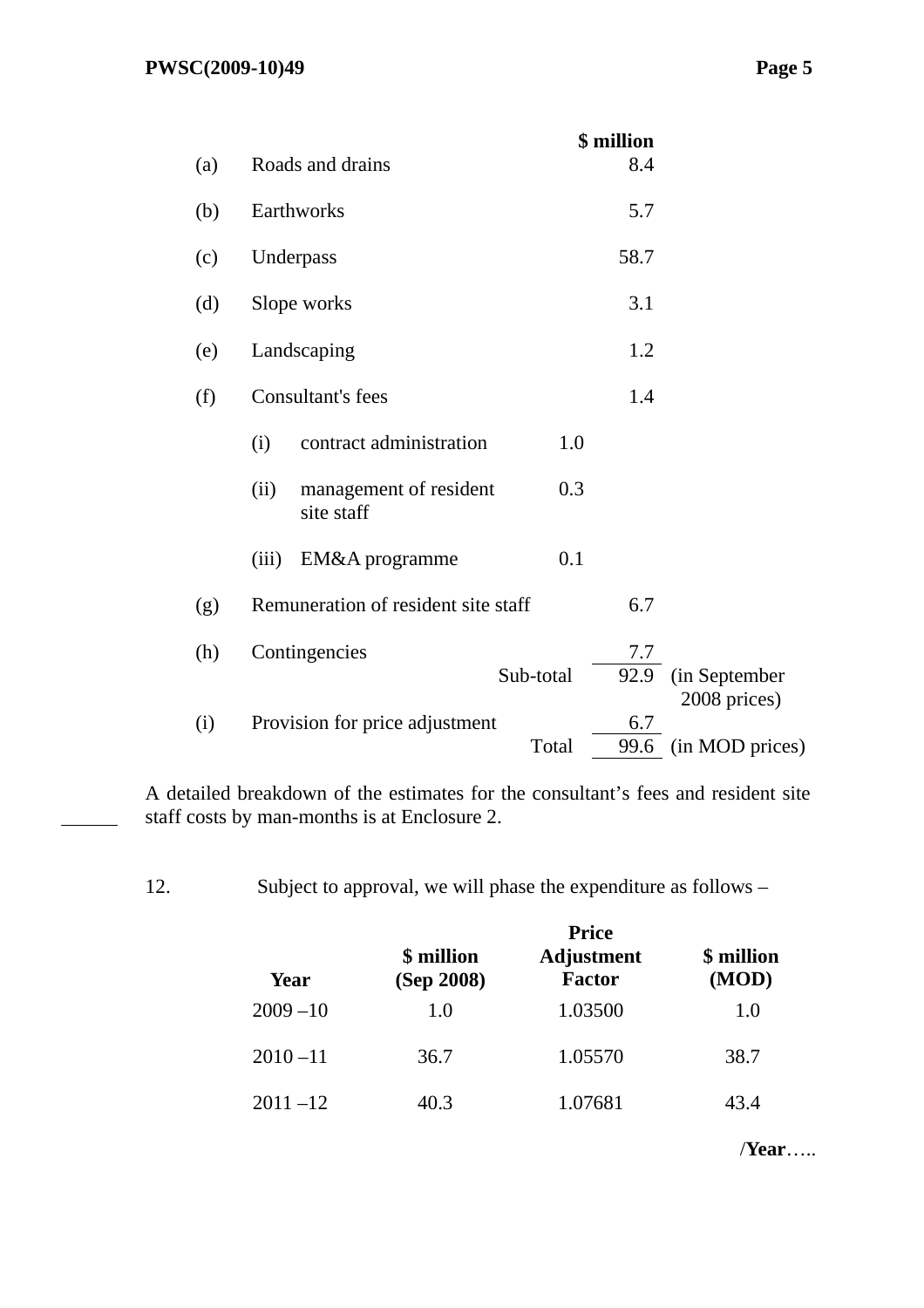| Year        | \$ million<br>(Sep 2008) | <b>Price</b><br><b>Adjustment</b><br><b>Factor</b> | \$ million<br>(MOD) |
|-------------|--------------------------|----------------------------------------------------|---------------------|
| $2012 - 13$ | 12.5                     | 1.09835                                            | 13.7                |
| $2013 - 14$ | 1.4                      | 1.12032                                            | 1.6                 |
| $2014 - 15$ | 1.0<br>92.9              | 1.15113                                            | 1.2<br>99.6         |

13. We have derived the MOD estimate on the basis of the Government's latest forecast of the trend rate of change in the prices of public sector building and construction output for the period 2009 to 2015. This project was tendered as a section subject to excision under the ongoing ESC of the Reconstruction and Improvement of TMR project. The part of the works for the improvement to STI under the Eastern Section Contract will be executed subject to the Finance Committee's approval of the project. The contract will provide for price adjustments.

14. We estimate the additional annual recurrent expenditure upon completion of the project to be about \$0.2 million.

## **PUBLIC CONSULTATION**

15. When we consulted the Tsuen Wan District Council (TWDC) on **746TH** – Reconstruction and Improvement of TMR in November 2006, Members expressed concerns on the traffic at the STI tailing back to CPR (TWB) and TMR (TMB) during peak hours. They requested the Administration to study the improvements to the traffic situation at the STI. We conducted a review on Junctions J1 and J2, the findings of which are set out in paragraphs 5 to 10 above. We consulted the TWDC on the scheme on 30 September 2008. Members supported the Project and requested its early implementation.

/16……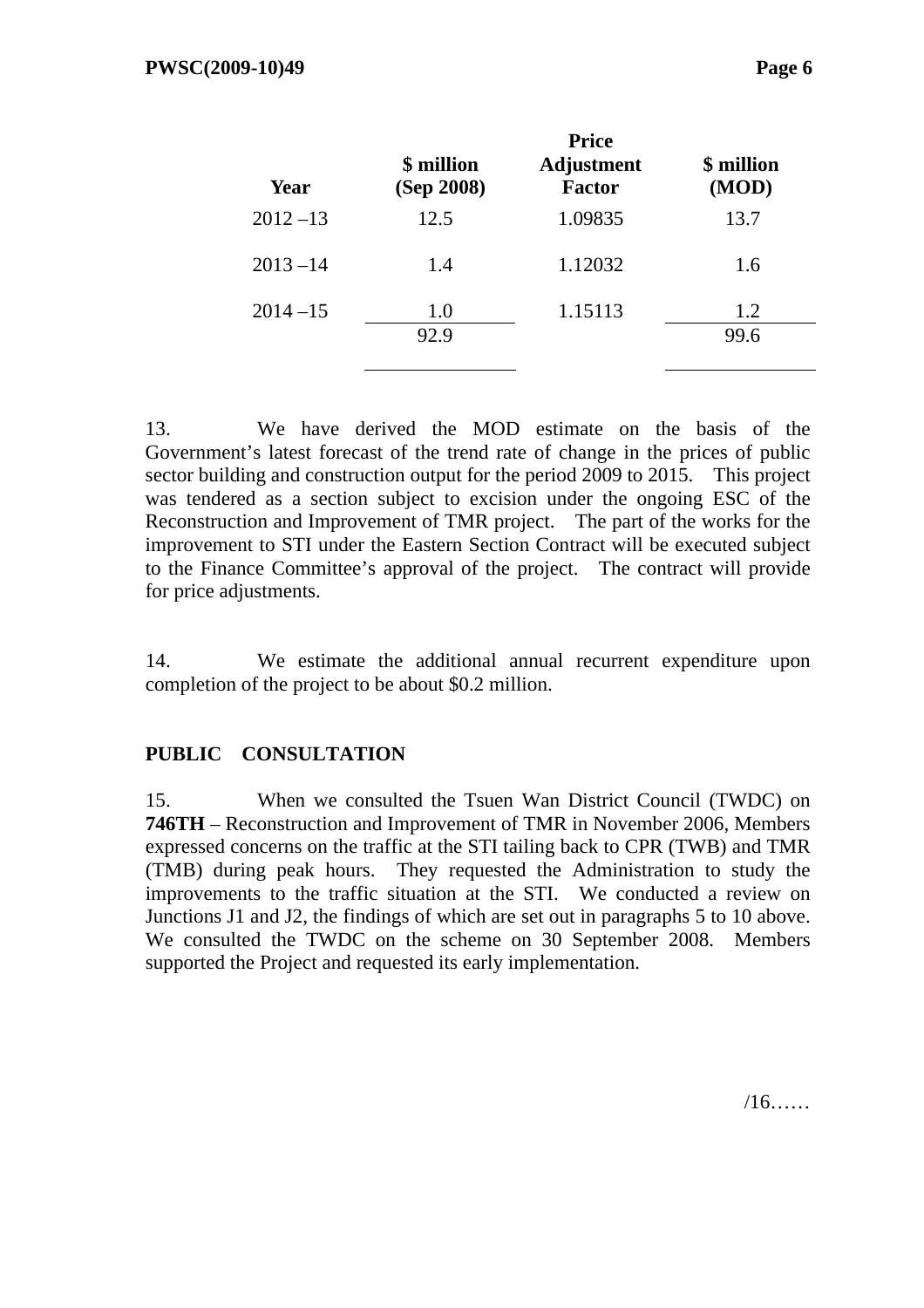16. We consulted the Advisory Committee on the Appearance of Bridges and Associated Structures<sup>7</sup> on the aesthetic design of the proposed retaining wall and underpass under the project in November 2008. The Committee accepted the proposed aesthetic design.

17. We gazetted the proposed works under the Roads (Works, Use and Compensation) Ordinance (Cap. 370) (the Ordinance) on 19 December 2008. We also informed the local residents of the Project by putting up notices in the area. We received no objection. The Acting Permanent Secretary for Transport and Housing (Transport), under the delegated authority from STH, authorised the proposed works under the Ordinance on 19 March 2009. The notice of authorisation was gazetted on 27 March 2009.

18. We issued an information paper to the Legislative Council Panel on Transport for circulation on 15 May 2009. Members did not raise any objection to the Project.

## **ENVIRONMENTAL IMPLICATIONS**

 $\overline{a}$ 

19. The Project is not a designated project under the Environmental Impact Assessment Ordinance (Cap. 499). We have carried out an environmental review including noise, air and water quality impacts during construction as well as landscape, visual and waste management issues. The review concluded that the Project would not cause long-term environmental impacts. We will implement all the recommended mitigation measures to mitigate environmental impacts to within the established standards and guidelines.

 $/20.$  …

<sup>7</sup> The Advisory Committee on the Appearance of Bridges and Associated Structures, which comprises representatives of the Hong Kong Institute of Architects; the Hong Kong Institution of Engineers; the Hong Kong Institute of Planners; an academic institution; Architectural Services Department; Highways Department; Housing Department; and Civil Engineering and Development Department, is responsible for vetting the design of bridges and other structures associated with the public highway system, including noise barriers and enclosures, from the aesthetic and visual impact points of view.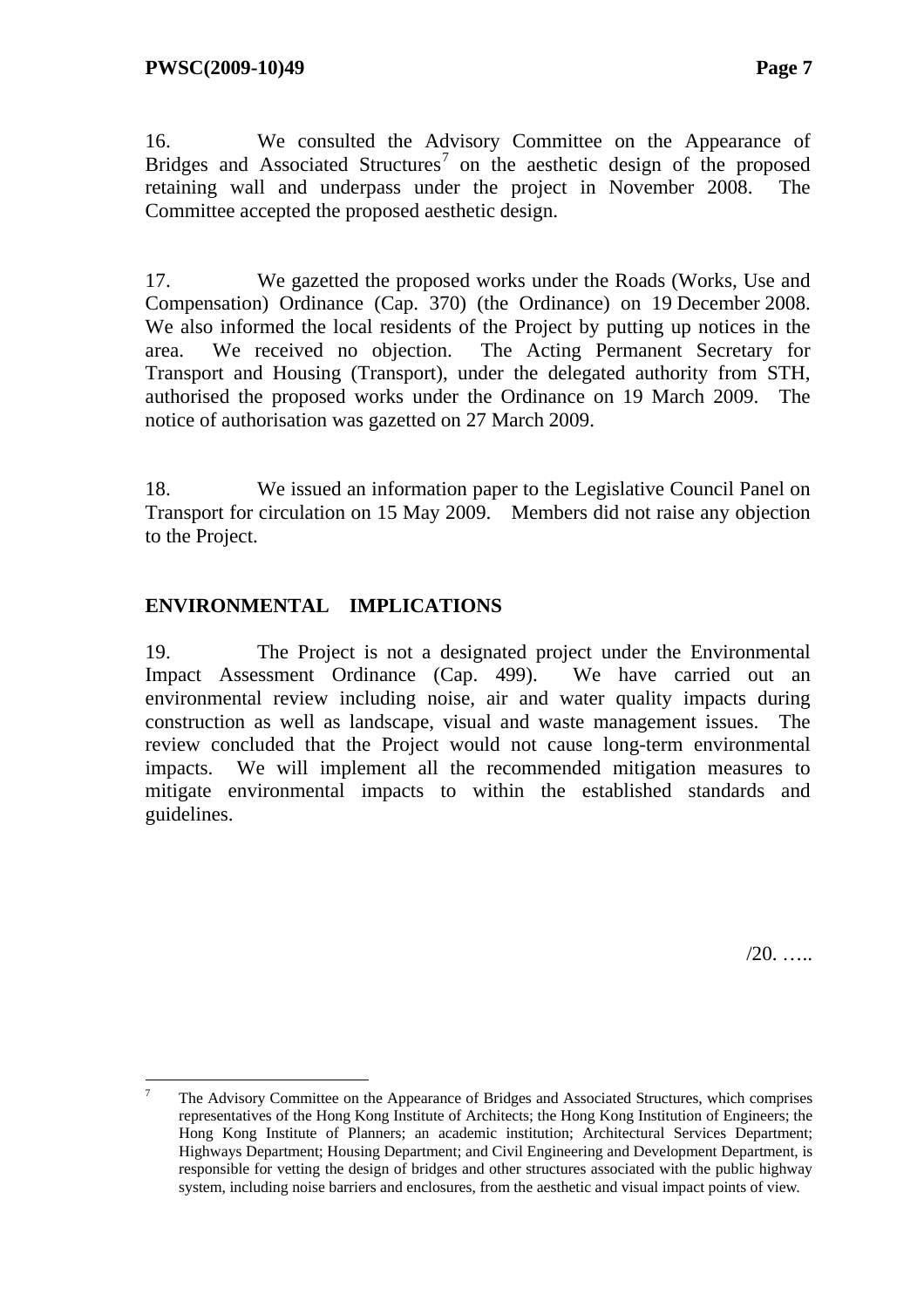20. During construction, we will control noise, dust and site run-off nuisance to comply with established criteria through the implementation of appropriate mitigation measures in the works contract. We will implement an EM&A programme during the course of construction to ensure that proactive measures are adopted to avoid the occurrence of adverse environmental impacts on the public.

21. We have considered minimising the cutting of existing steep slopes and maximising the angle of cut slopes through optimal road alignment design to reduce the generation of construction waste where possible. In addition, we will require the contractor to reuse inert construction waste (e.g. excavated rock and soil materials) on site or in other suitable construction sites as far as possible, in order to minimise the disposal of construction waste to public fill reception facilities<sup>8</sup>. We will encourage the contractor to maximise the use of recycled or recyclable inert construction waste, as well as the use of non-timber formwork to further minimise the generation of construction waste.

22. We will also require the contractor to submit for approval a plan setting out the waste management measures, which will include appropriate mitigation means to avoid, reduce, reuse and recycle inert construction waste. We will ensure that the day-to-day operations on site comply with the approved plan. We will require the contractor to separate the inert portion from non-inert construction waste on site for disposal at appropriate facilities. We will control the disposal of inert construction waste and non-inert construction waste to public fill reception facilities and landfills respectively through a trip-ticket system.

23. We estimate that the Project will generate in total about 37 700 tonnes of construction waste. Of these, we will reuse about 900 tonnes (2.4%) of inert construction waste on site and deliver 36 300 tonnes (96.3%) of inert construction waste to public fill reception facilities for subsequent reuse. In addition, we will dispose of 500 tonnes (1.3%) of non-inert construction waste at landfills. The total cost for accommodating construction waste at public fill reception facilities and landfill sites is estimated to be about \$1.0 million for this Project (based on a unit cost of \$27/tonne for disposal at public fill reception facilities and  $$125/tonne<sup>9</sup>$  at landfills).

/**HERITAGE**…..

 $\overline{a}$ 8 Public fill reception facilities are specified in Schedule 4 of the Waste Disposal (Charges for Disposal of Construction Waste) Regulation. Disposal of inert construction waste in public fill reception facilities requires a licence issued by the Director of Civil Engineering and Development.

This estimate has taken into account the cost of developing, operating and restoring the landfills after they are filled and the aftercare required. It does not include the land opportunity cost for existing landfill sites (which is estimated at  $$90/m^3$ ), nor the cost to provide new landfills (which is likely to be more expensive) when the existing ones are filled.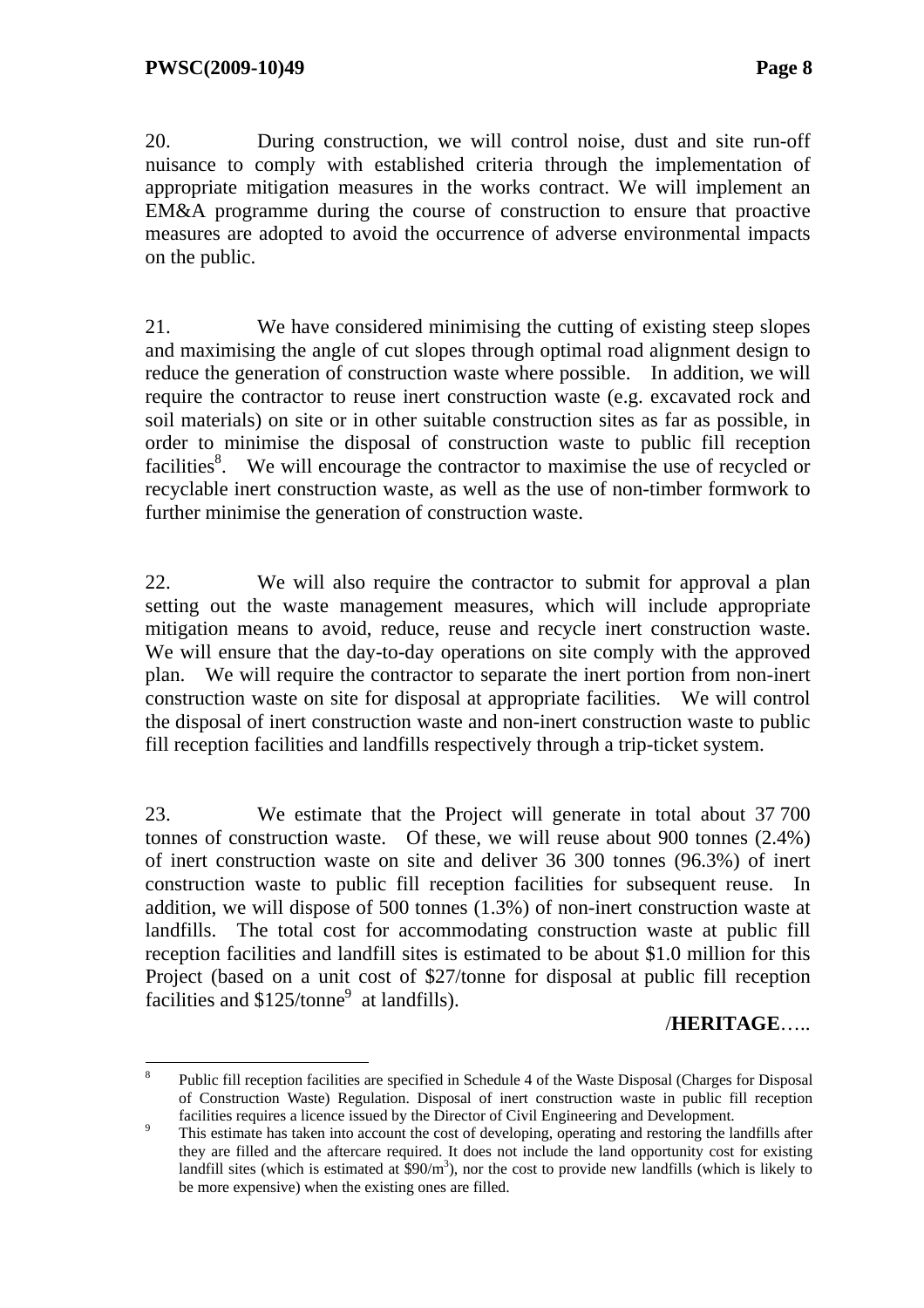## **HERITAGE IMPLICATIONS**

24. The project will not affect any heritage site, i.e. all declared monuments, proposed monuments, graded historic sites/buildings, sites of archaeological interest and Government historic sites identified by the Antiquities and Monuments Office.

## **LAND ACQUISITION**

25. The proposed works do not require any land acquisition.

## **BACKGROUND INFORMATION**

26. We upgraded **836TH** to Category B in April 2008.

27. We engaged consultants in June 2008 to undertake the investigation and design for the Project at an estimated cost of \$2.0 million in MOD prices under **Subhead 6100TX** "Highway works, studies and investigations for items in Category D of the Public Works Programme". We have substantially completed the design for the Project.

28. Of the 63 trees within the project boundary, seven trees will be preserved. The proposed works will involve the removal of 56 trees including 55 to be felled and one to be transplanted within the project site. All of the trees to be removed are not important trees<sup>10</sup>. We will incorporate planting proposals as part of the Project, including estimated quantities of about 1 300 trees, 4 100 shrubs and 1 600 square metres of grassed area.

/29. ….

 $10\,$ 10 "Important trees" refer to trees in the Register of Old and Valuable Trees, or any other trees that meet one or more of the following criteria –

<sup>(</sup>a) trees of 100 years old or above;

<sup>(</sup>b) trees of cultural, historical or memorable significance e.g. Fung Shui trees, trees as landmark of monastery or heritage monument and trees in memory of important persons or events;

<sup>(</sup>c) trees of precious or rare species;

<sup>(</sup>d) trees of outstanding form (taking account of overall tree size, shape and any special features) e.g. trees with curtain like aerial roots, trees growing in unusual habitat; or

<sup>(</sup>e) trees with trunk diameter equal or exceeding 1.0 metre (measured at 1.3 metre above ground level), or with height/canopy spread equal or exceeding 25 metres.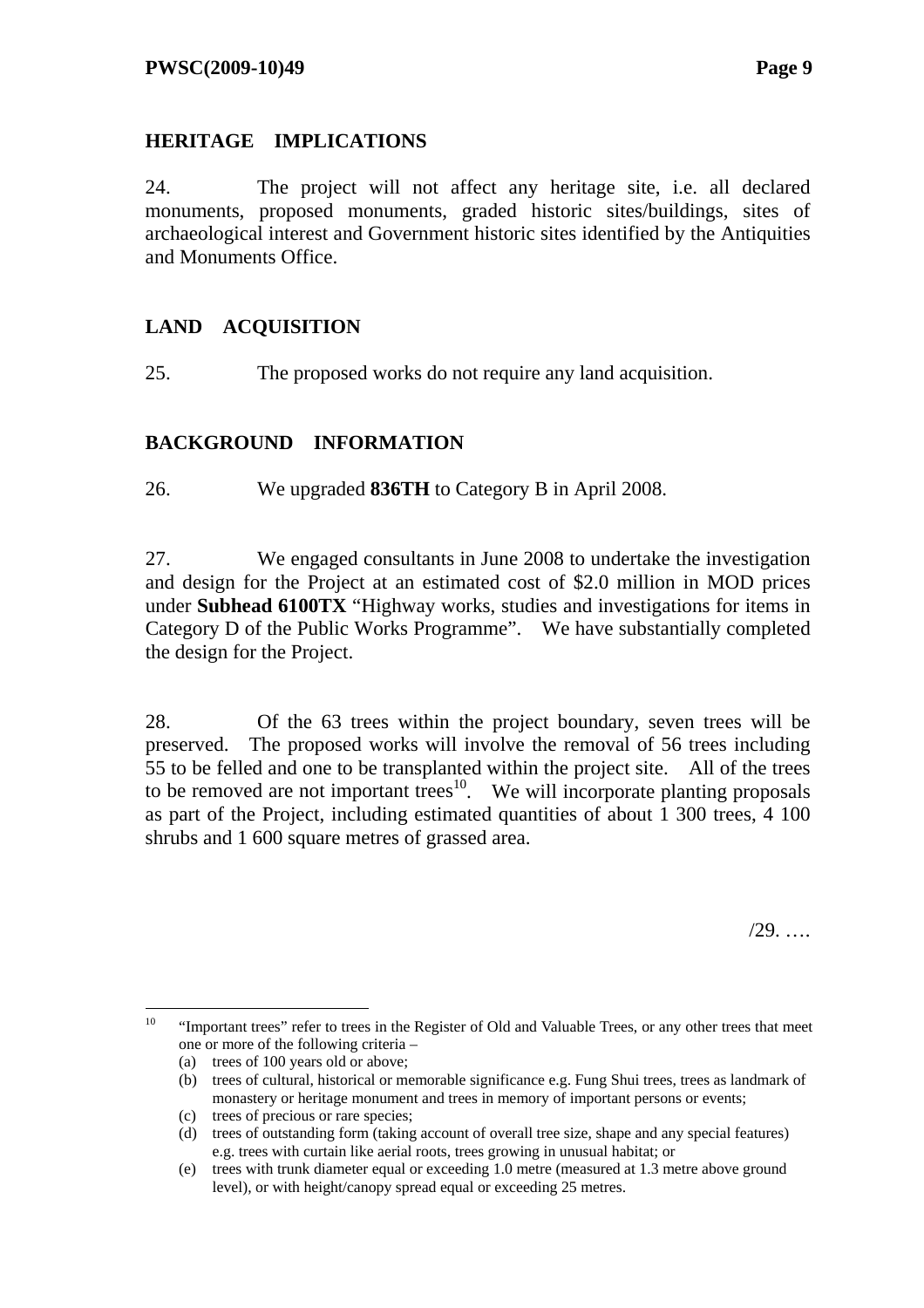29. We estimate that the proposed works will create about 86 jobs (17 for professional/technical staff and 69 for labourers) providing a total employment of about 1 800 man-months.

--------------------------------

Transport and Housing Bureau May 2009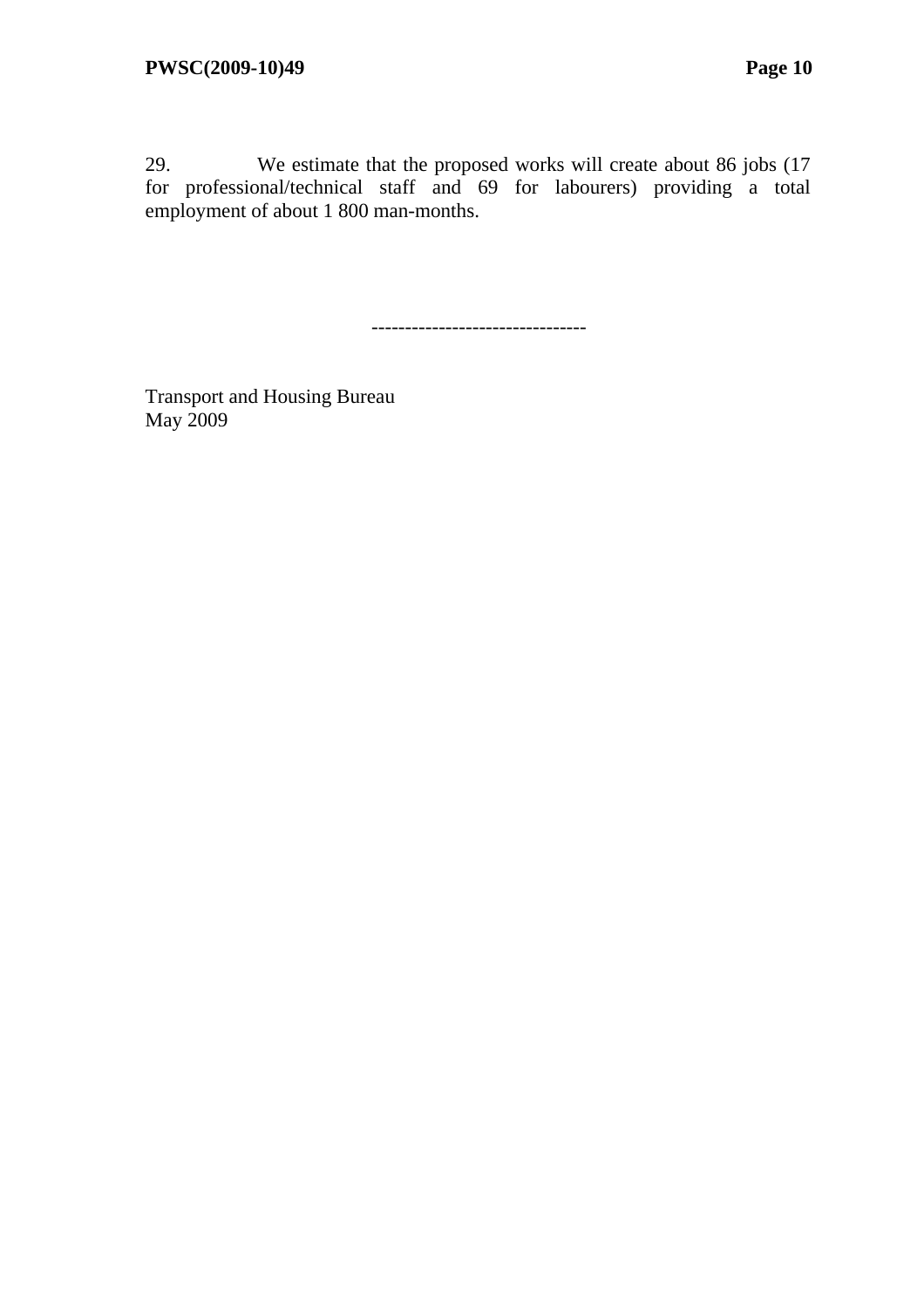

| A3 | 420 x 297 |  |
|----|-----------|--|
|    |           |  |

|                          |                           |     | 1/05/09                                | GENERAL REVISION          | SIGNED<br>L.T.CHAN |
|--------------------------|---------------------------|-----|----------------------------------------|---------------------------|--------------------|
|                          |                           | no. | date                                   | description               | initial            |
| drawn<br><b>.LEUNG</b>   | <b>SIGNED</b><br>07/05/09 |     | 圖則編號 drawing no.<br>HMW6836TH-SP0001-A | scale<br>比例<br>1:2000     |                    |
| approved                 | <b>SIGNED</b>             |     | C<br>版                                 | <b>COPYRIGHT RESERVED</b> |                    |
| . WONG                   | 07/05/09                  |     |                                        | <b>HIGHWAYS</b>           | 路                  |
| 理<br>歲<br>AGEMENT OFFICE |                           |     | DEPARTMENT<br>HONG KONG                | 香港<br>政署                  |                    |

| drawn              | SIGNED                 |     | 圖則編號<br>HMW6836TH-SP0001-A | drawing no.      | 比例 scale          |
|--------------------|------------------------|-----|----------------------------|------------------|-------------------|
|                    |                        | no. | date                       | description      | initial           |
|                    |                        |     | 11/05/09                   | GENERAL REVISION | SIGNED<br>.T.CHAN |
|                    |                        |     |                            |                  |                   |
|                    |                        |     |                            |                  |                   |
|                    |                        |     |                            |                  |                   |
|                    |                        |     |                            |                  |                   |
| ←路口<br>JUNCTION J1 |                        |     |                            |                  |                   |
|                    |                        |     |                            |                  |                   |
|                    |                        |     |                            | TSUEN WAN BOUND  |                   |
|                    |                        |     |                            |                  |                   |
|                    | THE REAL TURN WIN ROAD |     |                            |                  |                   |
|                    |                        |     |                            |                  |                   |
| –<br>∪<br>DN<br>J2 |                        |     |                            |                  |                   |
|                    |                        |     |                            |                  |                   |
|                    |                        |     |                            |                  |                   |
|                    |                        |     |                            |                  |                   |
|                    |                        |     |                            |                  |                   |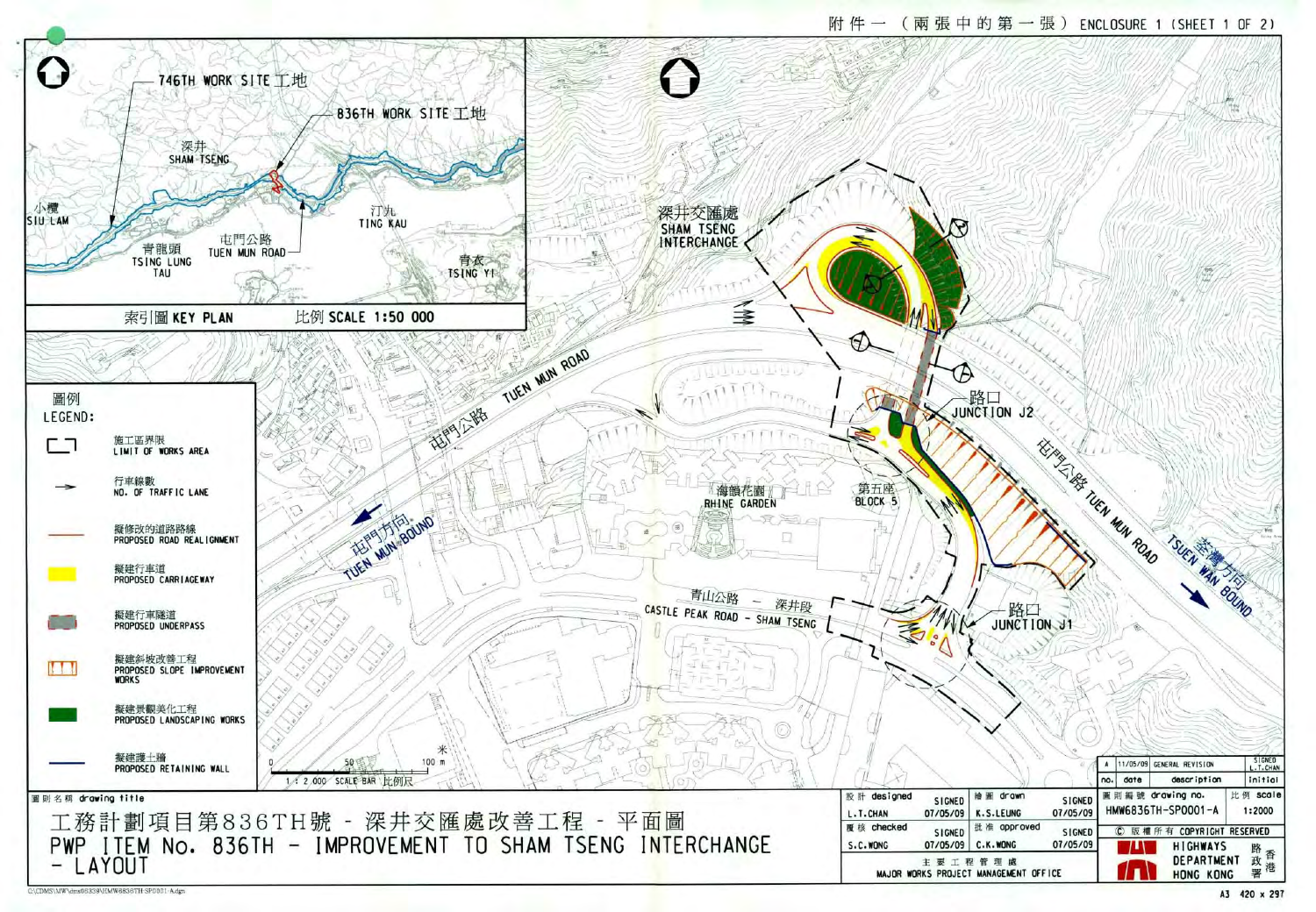

C:\CDMS\MW\dms06339\HMW6836TH-SP0002-A.dgn

附件一(兩張中的第二張) ENCLOSURE 1 (SHEET 2 OF 2)

屯門公路 TUEN MUN ROAD

0.5米路肩 0.5m MARGINAL STRIP

> 擬建之行車隧道 PROPOSED UNDERPASS

PROPOSED SLOPE IMPROVEMENT WORKS

|                                         |                    | A   | 11/05/09 |          | GENERAL REVISION        |   | <b>SIGNED</b><br>L.T.CHAN |
|-----------------------------------------|--------------------|-----|----------|----------|-------------------------|---|---------------------------|
|                                         |                    | no. | date     |          | description             |   | initial                   |
| 圖<br>drawn<br>.S.LEUNG                  | SIGNED<br>07/05/09 |     | 則編號      | plan no. | HMW6836TH-SP0002-A      | 比 | scale<br>例<br>1:150       |
| 准 approved                              | <b>SIGNED</b>      |     | C        |          | 版權所有 COPYRIGHT RESERVED |   |                           |
| .K.WONG                                 | 07/05/09           |     | ٠        |          | <b>HIGHWAYS</b>         |   | 路                         |
| 管<br>琿<br>處<br><b>IANAGEMENT OFFICE</b> |                    |     |          |          | DEPARTMENT<br>HONG KONG |   | 政署<br>港                   |

A3 420 x 297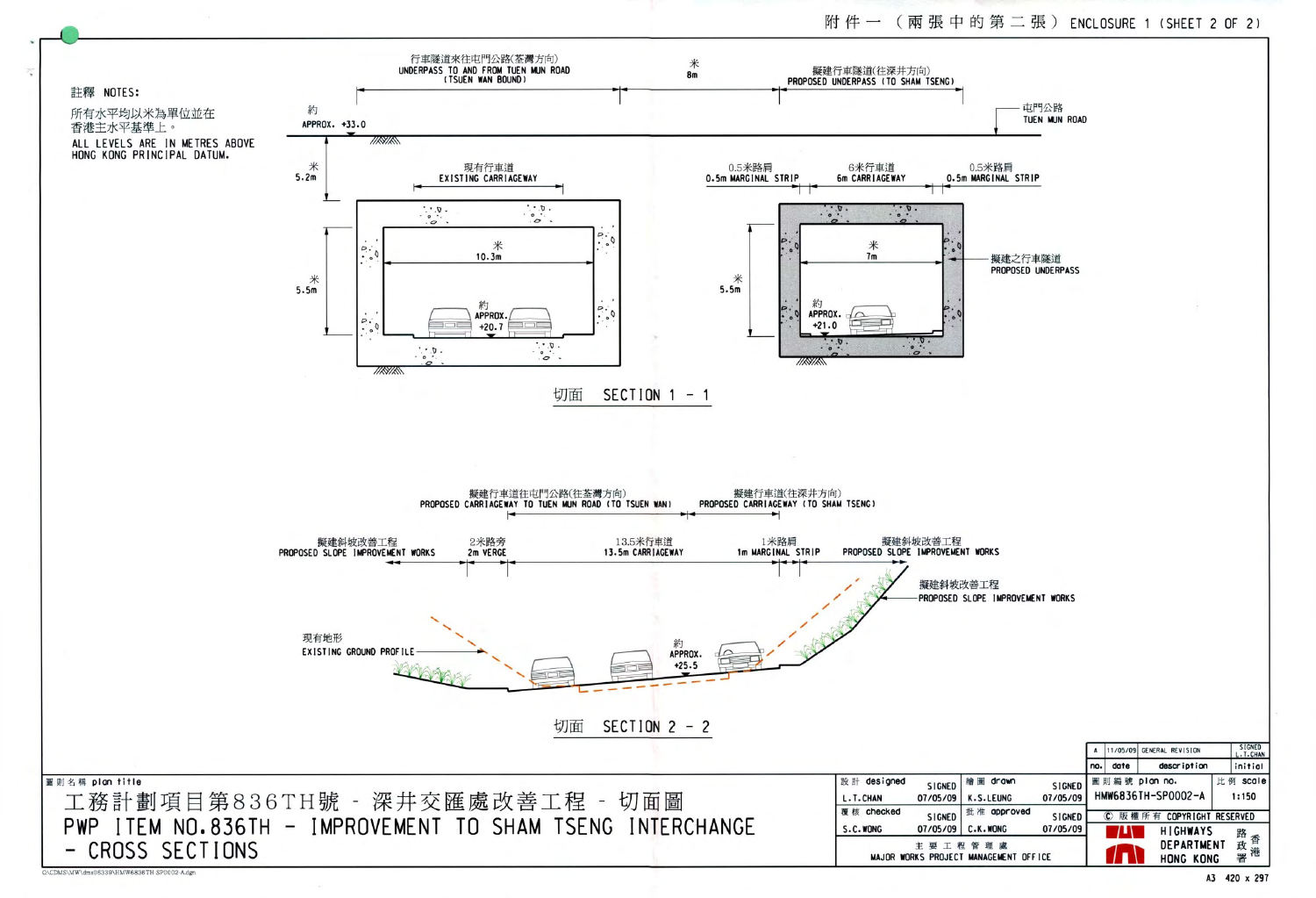### **836TH** – **Improvements to Sham Tseng Interchange**

#### **Breakdown of the estimates for consultants' fees and resident site staff costs (in September 2008 prices)**

|                                                                                              |                           | <b>Estimated</b><br>Man-<br>months | Average<br>MPS*<br>salary<br>point | <b>Multiplier</b><br>(Note 1) | <b>Estimated</b><br>fee<br>(\$ million) |
|----------------------------------------------------------------------------------------------|---------------------------|------------------------------------|------------------------------------|-------------------------------|-----------------------------------------|
| (a) Consultants' fees<br>for contract<br>administration <sup>(Note)</sup><br>2)              | Professional<br>Technical |                                    |                                    |                               | 0.5<br>0.5                              |
|                                                                                              |                           |                                    |                                    | Sub-total                     | 1.0                                     |
| (b) Consultants' fees<br>for EM&A<br>programme                                               | Professional<br>Technical | 0.5<br>$\mathbf{1}$                | 38<br>14                           | 2.0<br>2.0                    | 0.06<br>0.04                            |
|                                                                                              |                           |                                    |                                    | Sub-total                     | 0.1                                     |
| (c) Resident site staff<br>COSts <sup>(Note 3)</sup>                                         | Professional<br>Technical | 30<br>130                          | 38<br>14                           | 1.6<br>1.6                    | 2.9<br>4.1                              |
| Comprising $-$<br>Consultants'<br>(i)<br>fees for<br>management<br>of resident site<br>staff |                           |                                    |                                    | Sub-total                     | 7.0<br>0.3                              |
| Remuneration<br>(ii)<br>of resident site<br>staff                                            |                           |                                    |                                    |                               | 6.7                                     |
|                                                                                              |                           |                                    |                                    | Total                         | 8.1                                     |

#### \* MPS = Master Pay Scale

**Notes** 

1. A multiplier of 2.0 is applied to the average MPS point to arrive at the full staff costs including the consultants' overheads and profit as the staff will be employed in the consultants' offices. A multiplier of 1.6 is applied to the average MPS point in case of resident site staff supplied by the consultants (as at 1 April 2008, MPS pt.  $38 =$ \$60,535 per month, and MPS pt. 14 = \$19,835 per month).